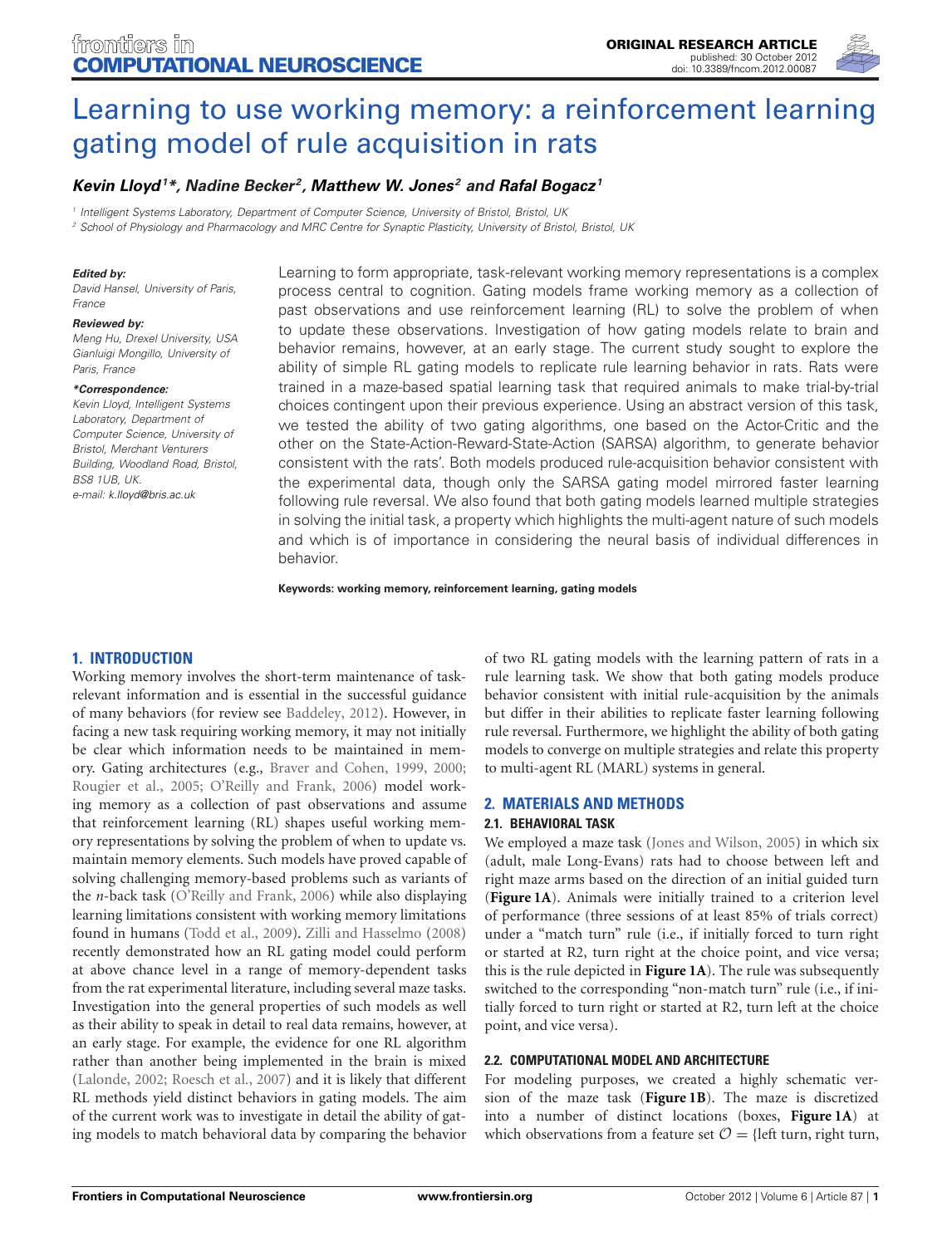

<span id="page-1-0"></span>**FIGURE 1 | (A)** Rule-learning maze task. The animal starts at either R1 or R2 and is guided down the central arm at the end of which it must choose to turn left or right. Under the rule depicted here, in order to get a reward, the animal must choose the same direction at the choice turn as at the guided turn (in this case, right). Subsequently (not shown), the animal is guided back to a reward at either R1 or R2 to begin the next trial, with the starting point selected at random from trial to trial. The five boxes superimposed on the central arm of the maze represent an example discretization of the maze in the abstract version of the task presented to the learning algorithm. Modified from Jahans-Price (unpublished). **(B)** Version of task presented to the learning algorithm for the case of  $N = 5$ maze points (corresponding to the discretization in panel **A)**. On each trial,

central arm, choice turn} are given depending on current location. The difficulty of the task could be altered by varying the number of intermediate "central arm" points between the guided and the choice turns.

Gating architectures model working memory as a collection of memory elements where past observations may be actively maintained to guide ongoing behaviour. RL is assumed to play a role in shaping useful working memory representations by solving the problem of when to update vs. maintain memory contents. Such models can be viewed as comprising two types of agent: one or more *gating agents*, each of which has a one-to-one correspondence with a memory elements, and a *motor agent*. The gating agents are responsible for choosing to either update or maintain the current content of their respective memory elements, while the motor agent is responsible for overt choices (e.g., direction of motion within a maze). In the current model, we focus on the simplest case where only a single observation is permitted to be stored in memory (i.e., one memory element). The learning problem can be viewed as the simultaneous learning of distinct motor and memory policies (i.e., state-action mappings) by motor and gating agents, respectively [\(Todd et al.,](#page-9-5) [2009](#page-9-5)). As such, gating models can be seen as a MARL systems



are zero except at the choice turn where reward is either 0 or 1 depending on whether the choice is consistent with the current rule. **(C)** Average fraction of correct choices per session over all animals (±1 standard deviation). On each experimental session, rats ran an average of  $36 \pm 4$ trials, with equal numbers of left and right starts in each session. **(D)** Mean number of sessions to reach 80% performance (+1 standard deviation). \*\* indicates a significant difference at the 1% level.

[\(Busoniu et al., 2008](#page-9-10)) in which motor and gating agents implicitly attempt to coordinate their behavior so as to maximize reward. These distinct agents share the same state space but map to different actions: motor actions, which guide physical movement in the maze, and memory actions, which act on the memory store. The state space is defined as the product set of possible observations and memory contents  $S = \mathcal{O} \times \mathcal{M}$ , where in the current model the set of possible memory contents is defined as the union of a subset of observations and an "empty state":  $M = \{left turn, right turn, central arm\} \cup \{empty\}.$  The "choice" turn" observation is not included in *M* since a trial terminates immediately after action at the choice turn and so the agent never enters a state in which memory contains this observation. The additional "empty" memory state is enforced as the initial memory state at the beginning of each trial.

RL provides a normative framework for addressing the learning problem, but leaves considerable freedom as to which specific methods to employ. In the current work, we compare two different gating algorithms based on two popular RL methods: Actor-Cr[itic](#page-9-12) [\(Barto et al.](#page-9-11)[,](#page-9-12) [1983](#page-9-11)[\)](#page-9-12) [and](#page-9-12) [SARSA](#page-9-12) [\(](#page-9-12)Rummery and Niranjan, [1994](#page-9-12)). Briefly [see [Sutton and Barto](#page-9-13) [\(1998](#page-9-13)) for details] both of these algorithms attempt to find optimal policies based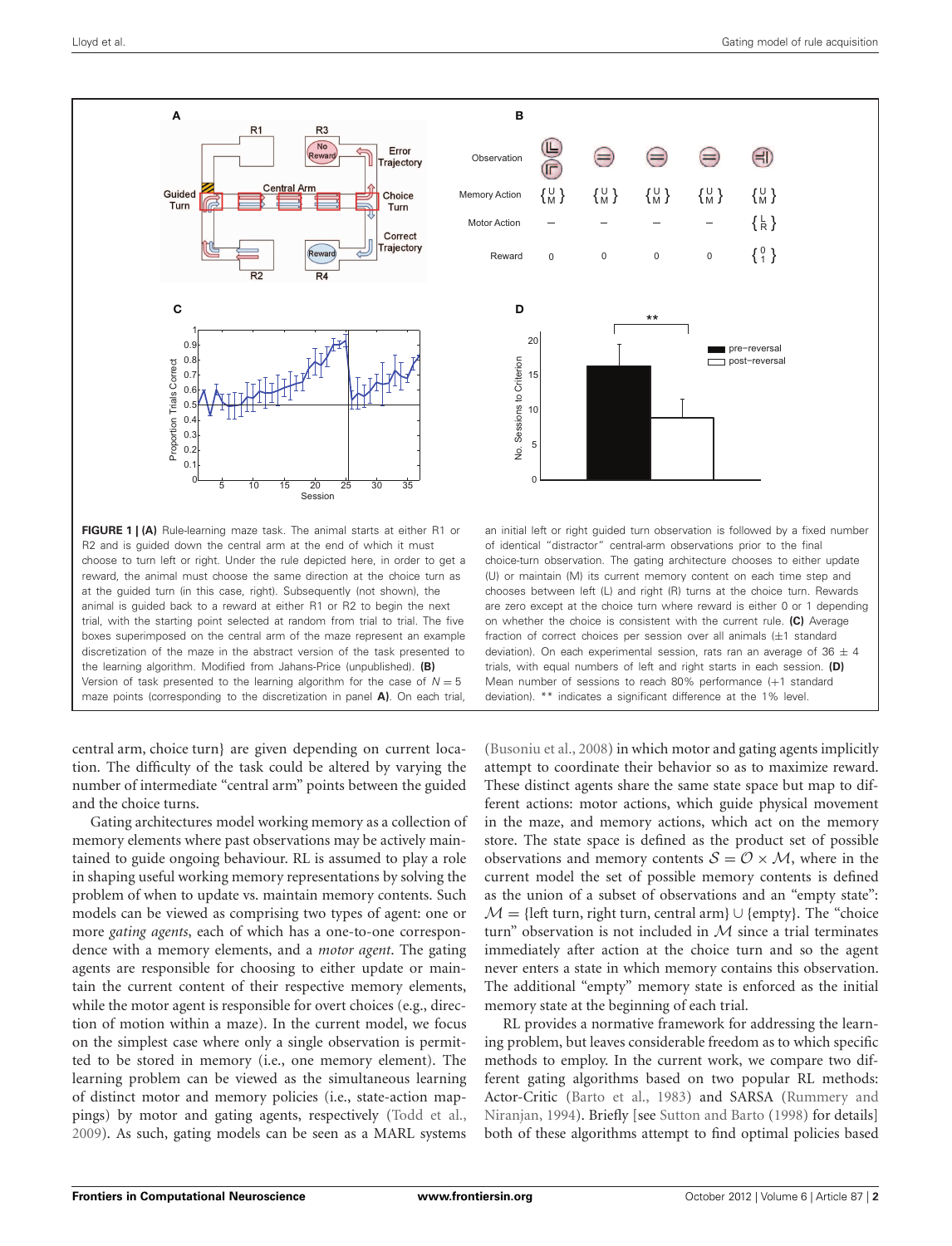on estimating values (expected returns) using temporal difference (TD) methods. SARSA estimates the values of state-action pairs, while the Actor-Critic independently learns and represents both the values of states (the "critic") and a separate policy structure summarizing action preferences in each state (the "actor"). Since both algorithms have the same overall form, we describe a single iteration of each algorithm in parallel while highlighting the differences. The general steps of both gating algorithms are summarized in **[Table 1](#page-2-0)**.

On each time step, a motor action  $a \in \{$ go straight, turn left, turn} is chosen by the motor agent on the basis of state-action values  $Q^M(s, \tilde{a})$ , where  $\tilde{a}$  ranges over all possible motor actions and *s* denotes the current state. Similarly, a gating action  $g \in$ {update, maintain} is chosen on each time step by the gating agent on the basis of state-action values  $Q^G(s, \tilde{g})$ . Action selection in both cases is according to the softmax selection rule so that the probabilities of selecting particular actions *a* and *g* in current state *s* are given by

$$
P(s, a) = \frac{\exp\{Q^M(s, a)/T\}}{\sum_{\tilde{a}} \exp\{Q^M(s, \tilde{a})/T\}}\tag{1}
$$

$$
P(s,g) = \frac{\exp\{Q^G(s,g)/T\}}{\sum_{\tilde{g}} \exp\{Q^G(s,\tilde{g})/T\}},
$$
\n(2)

where the exploration or "temperature" parameter *T* controls the degree of stochasticity in selection such that lowering the *T* value leads increasingly to deterministic choice of actions with higher action values whereas increasing *T* leads increasingly to indifference between actions. Note that for the motor agent, the set of possible motor actions *A*motor <sup>⊂</sup> {go straight, turn left, turn right} was specified to reflect the movements of the rats through the maze. Prior to reaching the choice turn, the only available motor action is to "go straight" along the central arm (indicated by a dash in **[Figure 1B](#page-1-0)**) and so the motor agent simply chooses between turning left or right at the choice turn.

Having performed motor and gating actions, a reward *r* ∈ {0, 1} and next state *s* are observed. Rewards for all time steps were zero except for correct choices made at the choice turn. As already mentioned, both Actor-Critic and SARSA gating algorithms are based on estimating state and/or state-action values

<span id="page-2-0"></span>

| Table 1   General steps of the gating algorithms (see text for details). |                                                                                                                                      |
|--------------------------------------------------------------------------|--------------------------------------------------------------------------------------------------------------------------------------|
| 1                                                                        | Choose motor action a and gating action q for current state s<br>according to softmax over relevant action values in $Q^M$ and $Q^G$ |
|                                                                          | (Equations 1, 2)                                                                                                                     |
| 2                                                                        | Observe reward r and next state s'                                                                                                   |
| 3                                                                        | Compute TD errors (Equations 3–5)                                                                                                    |
| 4                                                                        | Update specific eligibility traces associated with current state s and<br>actions a, q (Equations 6–8)                               |
| 5                                                                        | Update all state/state-action values (Equations 9-13)                                                                                |
| 6                                                                        | Update all eligibility traces (Equations 14–16)                                                                                      |

Repeat steps 1–6 until termination

via TDs. However, the TD errors computed in each case differ. For the Actor-Critic version, there is a single TD error δ which is computed on the basis of successive state values:

$$
\delta \leftarrow r + \gamma V(s') - V(s),\tag{3}
$$

where  $\gamma$  is the discount rate which is always set to 1 due to the episodic nature of the task. By contrast, the SARSA gating algorithm computes two TD errors,  $\delta_M$  and  $\delta_G$ , based on the discrepancy between successive state-action values for motor and gating agents, respectively:

$$
\delta_M \leftarrow r + \gamma Q^M(s', a') - Q^M(s, a) \tag{4}
$$

$$
\delta_G \leftarrow r + \gamma Q^G(s', g') - Q^G(s, g). \tag{5}
$$

Note that computing the TD errors for the SARSA gating algorithm in Equations (4) and (5) requires that the next actions  $a'$  and  $g'$  have already been chosen [again, via Equations  $(1)$ and (2)].

As in previous work [\(Zilli and Hasselmo, 2008](#page-9-6); [Todd et al.,](#page-9-5) [2009](#page-9-5)), we make use of *eligibility traces* [\(Sutton](#page-9-14), [1988](#page-9-14)) which have been found to be especially useful in partially-observable environments. Eligibility traces can be interpreted as memories or "tags" for the occurrence of states or state-action pairs which allow the values of past states/state-actions to be affected by the current TD error. The amount that the current TD error affects the value of a previous state/state-action depends on the current strength of that state/state-action's trace. How the strength of a trace decays over time is controlled by a decay parameter  $0 < \lambda < 1$ , where  $\lambda = 0$  yields decay to zero after a single time step and  $\lambda = 1$  leads to no decay. In the current model, all traces are initialized to zero at the start of each trial. Following calculation of the TD error, the various eligibility traces associated with the previous state *s* and actions *a*, *g* are updated to record their recent occurrence. For both Actor-Critic and SARSA, this involves setting

$$
e^M(s, a) \leftarrow 1 \tag{6}
$$

$$
e^G(s,g) \leftarrow 1,\tag{7}
$$

and for the Actor-Critic, the additional update

$$
e^V(s) \leftarrow 1. \tag{8}
$$

The updating of traces to 1 in this manner corresponds to what is called a "replacing trace" [\(Sutton and Barto, 1998](#page-9-13)). Other types of eligibility trace can be used [e.g., an "accumulating trace," see [Sutton and Barto](#page-9-13) [\(1998\)](#page-9-13)], but our experimentations with different types of trace suggest that results in the current task are not strongly affected by choice of trace.

All states and/or state-action pairs are now updated in accordance with the TD errors and eligibility trace values. Note that due to the different TD errors computed in Equations (3–5), updates differ for SARSA and Actor-Critic. For SARSA, the updates are

$$
\forall s, a: Q^M(s, a) \leftarrow Q^M(s, a) + \alpha \delta_M e^M \tag{9}
$$

$$
\forall s, g: Q^G(s, g) \leftarrow Q^G(s, g) + \alpha \delta_G e^G, \tag{10}
$$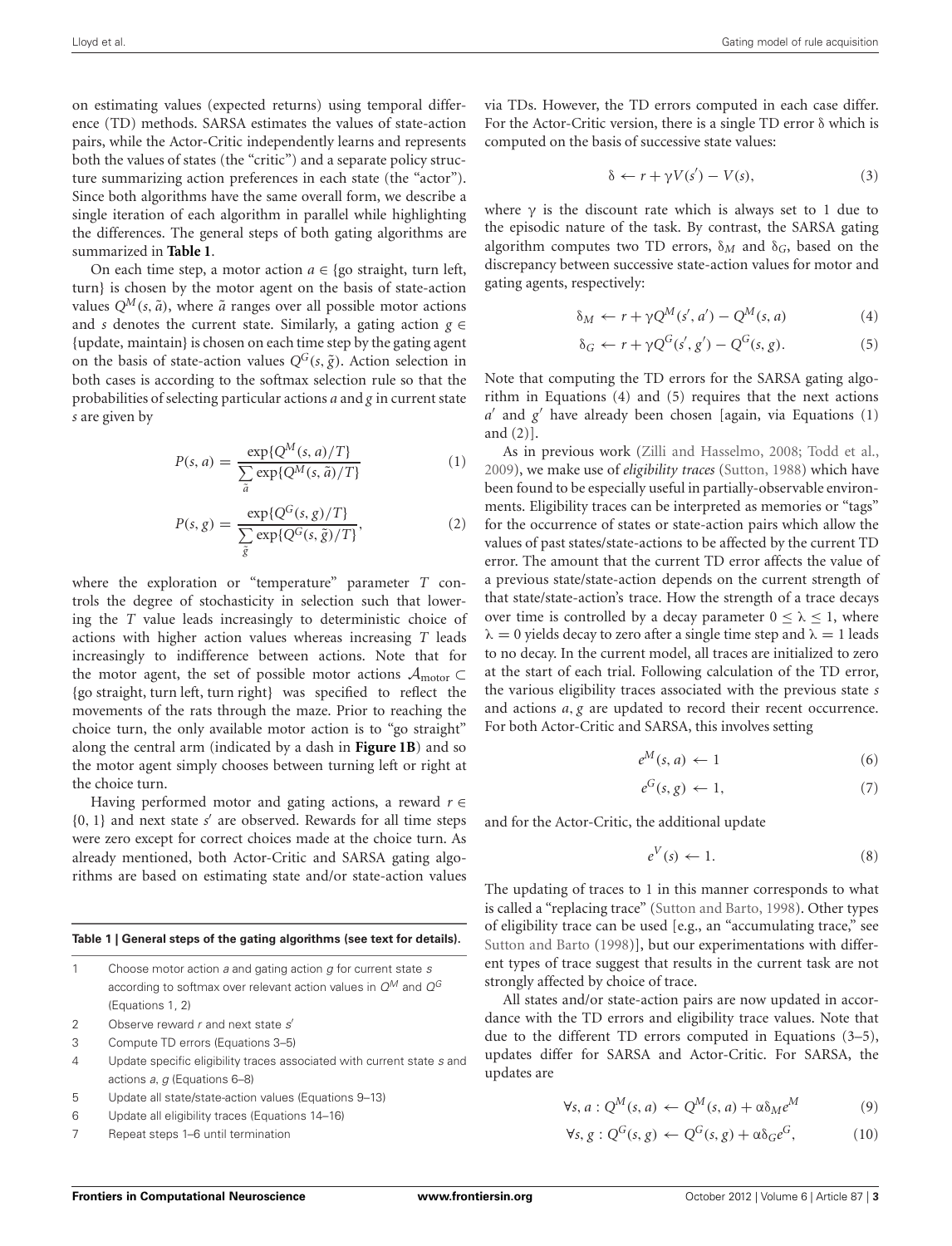where  $\alpha$  is the learning rate, and the agent-specific TD errors δ*<sup>M</sup>* and δ*<sup>G</sup>* are used to update motor and gating state-action values, respectively. By contrast, the updates for the Actor-Critic all involve the single TD error δ:

$$
\forall s, a: Q^M(s, a) \leftarrow Q^M(s, a) + \alpha \delta e^M \tag{11}
$$

$$
\forall s, g: Q^G(s, g) \leftarrow Q^G(s, g) + \alpha \delta e^G, \tag{12}
$$

with the additional state value update

$$
\forall s: V(s) \leftarrow V(s) + \alpha \delta e^V. \tag{13}
$$

The final step of the iteration is to update the eligibility traces of all states and/or state-action pairs by multiplying with the eligibility trace decay λ. For both SARSA and Actor-Critic, one updates

$$
\forall s, a : e^M(s, a) \leftarrow \gamma \lambda e^M(s, a) \tag{14}
$$

$$
\forall s, g : e^G(s, g) \leftarrow \gamma \lambda e^G(s, g), \tag{15}
$$

with the additional update for the Actor-Critic

$$
\forall s: e^V(s) \leftarrow \gamma \lambda e^V(s). \tag{16}
$$

#### **2.3. MODEL FITTING**

Model parameters were fit to the pre-reversal rat data only. The distribution over the number of sessions to criterion performance (at least 85% of trials correct for three sessions) for the rats was taken as the target distribution and assumed to be Gaussian (no. sessions: 17, 19, 20, 21, 22, 25;  $\hat{\mu} = 20.7$ ,  $\hat{\sigma}^2 = 7.5$ ). The model has four free parameters: number of maze points *N*, learning rate  $α$ , exploration rate *T*, and the eligibility trace decay  $λ$ . For a particular setting of the parameters, a distribution over the number of sessions to criterion performance was obtained from the sample mean and variance of 10,000 simulation runs and the Kullback–Leibler (KL) divergence between the target distribution and simulation distribution measured. Best-fitting model parameters for a given number of maze points *N* was obtained by minimizing th[e KL divergence using the Nelder–Mead method \(](#page-9-15)Nelder and Mead, [1965\)](#page-9-15) [for more precise details, see [Bogacz and Cohen](#page-9-16) [\(2004\)](#page-9-16)]. The optimization procedure was carried out several times with different initial parameter values for a given *N* to avoid problems with local minima. For different values of *N*, the parameters associated with the lowest KL divergence were recorded.

## **3. RESULTS**

## **3.1. BEHAVIORAL DATA**

Six ad[ult](#page-9-9) [rats](#page-9-9) [were](#page-9-9) [trained](#page-9-9) [in](#page-9-9) [a](#page-9-9) [rule-learning](#page-9-9) [maze](#page-9-9) [task](#page-9-9) [\(](#page-9-9)Jones and Wilson, [2005\)](#page-9-9) running an average of 36  $(\pm 4)$  trials per session in which they had to choose between left and right maze arms based on the direction of an initial guided turn (**[Figure 1A](#page-1-0)**). The average learning curve consists of an initial "pre-reversal" curve (sessions 1–25), showing learning under the match-to-turn rule, and a "post-reversal" curve (sessions 26–37), reflecting learning under the non-match-to-turn rule (**[Figure 1C](#page-1-0)**). Each rat took at least 17 sessions (≈612 trials) to reach criterion performance on

the initial match rule. All rats learned more quickly in the postreversal phase, taking fewer sessions to reach the same level of performance  $[t_{(5)} = 8.5, p < 0.01;$  **[Figure 1D](#page-1-0)**.

#### **3.2. RULE ACQUISITION IS REPRODUCED IN GATING MODELS**

Two RL gating algorithms, one based on Actor-Critic methods [\(Barto et al.](#page-9-11)[,](#page-9-12) [1983](#page-9-11)[\) and the other on SARSA \(](#page-9-12)Rummery and Niranjan, [1994\)](#page-9-12), were given an abstract version of the rulelearning maze task (**[Figure 1B](#page-1-0)**) and parameters fit to a subset of the rat behavioral data (see "Materials and Methods"). Both gating models yielded reasonable fits to the pre-reversal data (**[Figures 2A,D](#page-4-0)**) though the Actor-Critic version showed learning more closely resembling that of the rats in terms of average trend and level of variability. In both cases, quality of fit showed a dependence on the number of central arm ("distractor") observations *N* between guided and choice turns (**[Figures 2B,E](#page-4-0)**). This dependence on *N* is due to different possible rates of performance improvement for different values of *N* such that small values lead to improvements which are too fast while large values lead to improvements that are too slow compared to the rats' learning (**[Figures 2C,F](#page-4-0)**).

#### **3.3. GATING MODELS GENERATE DIFFERENT STRATEGIES**

Both Actor-Critic and SARSA gating algorithms found multiple solutions to the pre-reversal task despite their parameters being fixed to best-fit values (**[Figure 5C](#page-6-0)**). In what we call a "remember both" strategy (**[Figure 3](#page-5-0)**, left), the algorithm learns to update and maintain memory with the initial guided turn observation, whether left or right. This is reflected in the memory content at the choice point gradually changing from being mostly the "central arm" observation to being almost entirely the initial "left turn" or "right turn" observations by the end of acquisition (**[Figure 3B](#page-5-0)**, left). It is also reflected by the increasing probability over sessions of loading the initial observation into memory,  $P(\text{update}|\cdot)$ , and the probability of maintaining that initial observation if loaded, *P*(maintain|·) (**[Figure 3C](#page-5-0)**, left). As expected, the motor agent learns to choose the left arm when the initial "left turn" observation is present in memory, and the right arm when the initial "right turn" observation is present in memory (**[Figure 3D](#page-5-0)**, left). The "remember both" strategy is also reflected in the pattern of learned action values (**[Figure 4A](#page-6-1)**).

By contrast, a "remember one" strategy only remembers the initial observation for either a left or right guided turn (**[Figure 3](#page-5-0)**, right, and **[Figure 4B](#page-6-1)**). Thus, the probability of memory containing the initial turn will only increase over time for one of the initial turn directions, for example a "right turn" (**[Figure 3B](#page-5-0)**, right). In the specific example shown, while the probability of loading an initial "left turn" observation increases, the probability of maintaining such an observation in memory actually decreases (**[Figure 3C](#page-5-0)**, right). This strategy is viable because having the "central arm" observation in memory at the choice point is strongly indicative of having initially observed a left guided turn, and the motor agent learns to respond accordingly (**[Figure 3D](#page-5-0)**, right).

For both SARSA and Actor-Critic gating algorithms, the "remember one" strategy was more common, occurring on approximately 70% and 80% of simulation runs, respectively (**[Figure 5D](#page-6-0)**). The relative frequencies of different kinds of strategy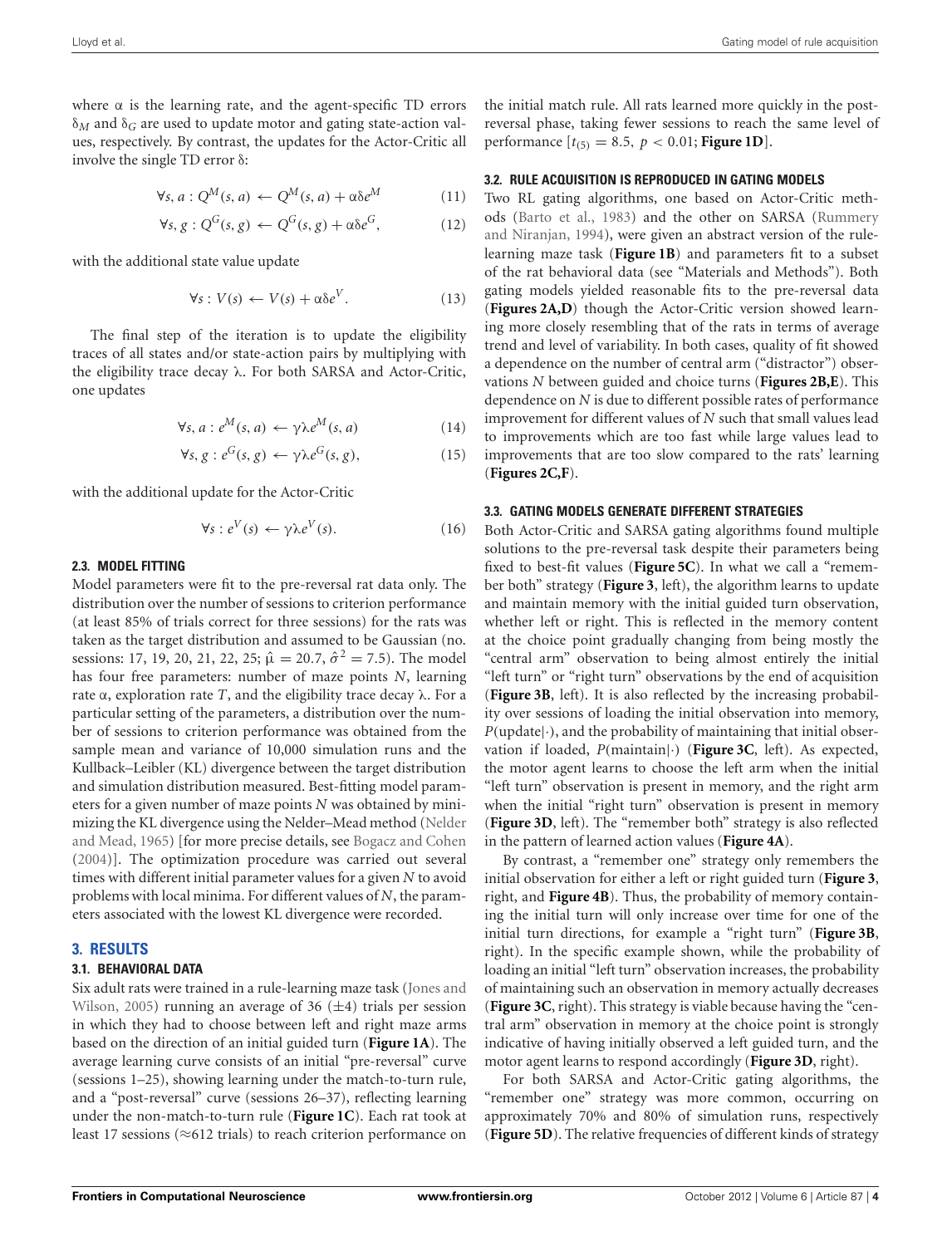

<span id="page-4-0"></span>were found by running fitted models 100 times and classifying the resultant strategy as either "remember both" or "remember one" on the basis of the proportion of final-session trials in which the direction of the initial guided turn was in memory at the choice point. In particular, a threshold was used: if the proportion of left guided trials with "left turn" in memory at the choice point was above two-thirds, this counted as a "remember left" strategy, and vice versa; if proportions for both "left turn" and "right turn" were above threshold, this was counted as "remember both"; finally, if the threshold was not reached for either "left turn" or "right turn" trials, the classification was "other."

# **3.4. ACTOR-CRITIC AND SARSA DIFFER IN MODELING TRANSFER OF LEARNING**

Unlike the rats, the Actor-Critic gating architecture did not show positive transfer of learning with performance dropping well below chance following reversal (**[Figure 5A](#page-6-0)**) and the mean number of sessions required to reach criterion performance being approximately equal for pre- and post-reversal learning phases (**[Figure 5B](#page-6-0)**, "AC"). In contrast, the performance of the SARSA gating algorithm fell to chance level following rule reversal and learning proceeded faster for the reversed rule (**[Figures 5A,B](#page-6-0)**) in accordance with the experimental data, though the comparatively shallow slope of the SARSA average learning curve over

the post-reversal period reflects a difference in individual learning curve variability compared to the rats. In particular, a substantial number of SARSA simulation runs take longer than 12 sessions to reach the post-reversal criterion, the greatest number of sessions required by the rats (**[Figure 5C](#page-6-0)**).

Examining the course of learning during the post-reversal phase clarifies the distinct behaviors of the two algorithms. With SARSA, the memory policy learned during the pre-reversal phase is maintained as the motor policy rapidly adapts (**[Figure 6A](#page-7-0)**). By contrast, with the Actor-Critic, the motor policy adapts on a much slower time scale and the action values for the gating agent are destabilized (**[Figure 6B](#page-7-0)**). It can be seen that the action values of the Actor-Critic gating algorithm, unlike those for SARSA, are not bounded between 0 and 1 (c.f. [Bogacz and Larsen](#page-9-17), [2011](#page-9-17)). Thus, the amount by which the motor action values need to adapt in order to produce a reversal is greater than if they were bounded to the 0–1 interval. This fact is related to the absence of positive transfer, confirmed by modifying the Actor-Critic so that action values are bounded between 0 and 1. In this restricted version, positive transfer is also observed (**[Figure 5B](#page-6-0)**, "AC-R").

# **4. DISCUSSION**

The current study explored the ability of simple RL gating models, one based on the Actor-Critic and the other on SARSA, to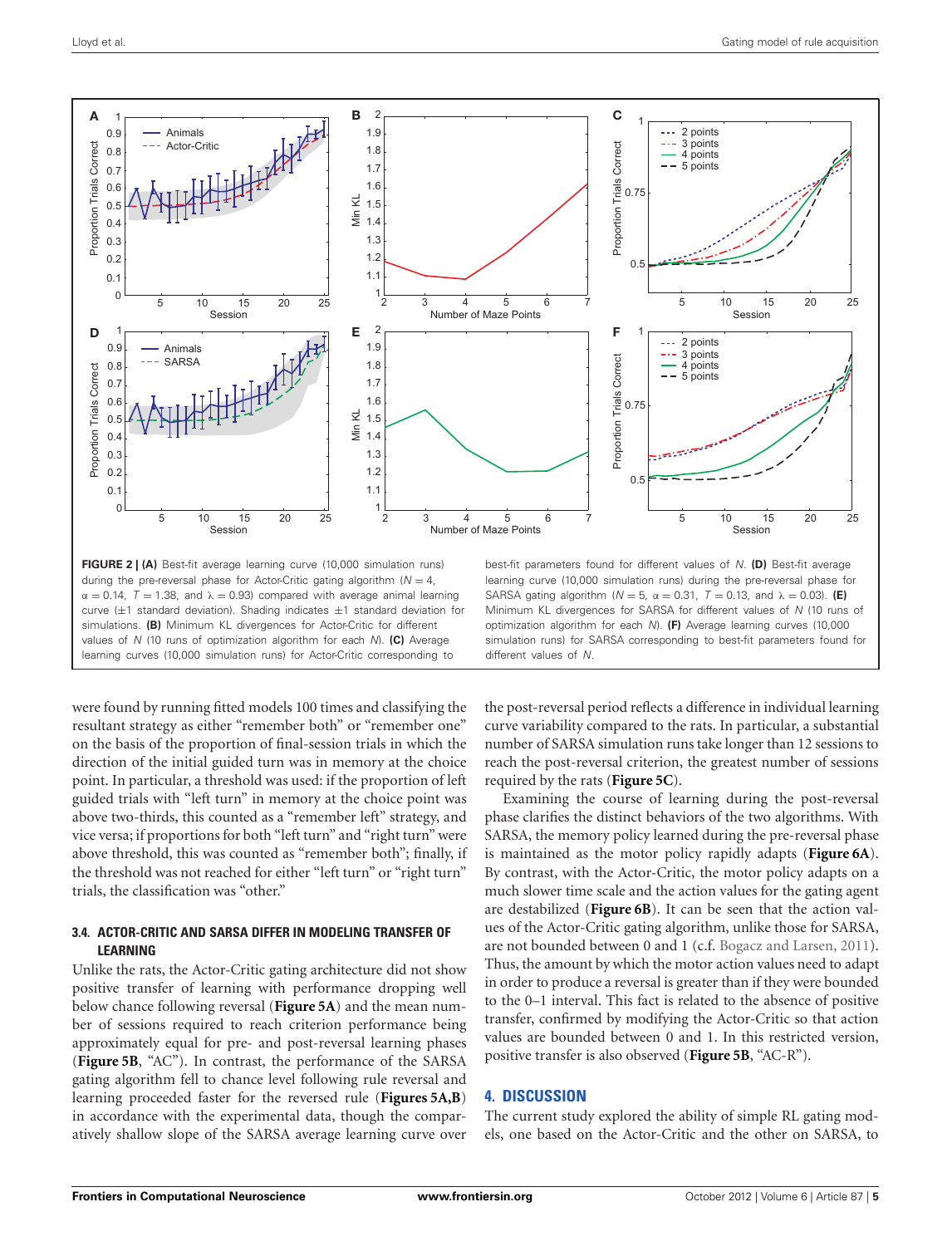

<span id="page-5-0"></span>



observations at random rather than strictly enforcing a 50–50 within a session, in contrast to the experimental procedure for the animals. **(C)** Probability over sessions of updating or maintaining memory conditional on observing the initial guided turn or having this feature already in memory. Probabilities are derived directly from the action values at the end of each session. **(D)** Probability over sessions of choosing to turn left at the choice point as a function of the different possible memory contents. Again, probabilities are derived directly from the action values at the end of each session.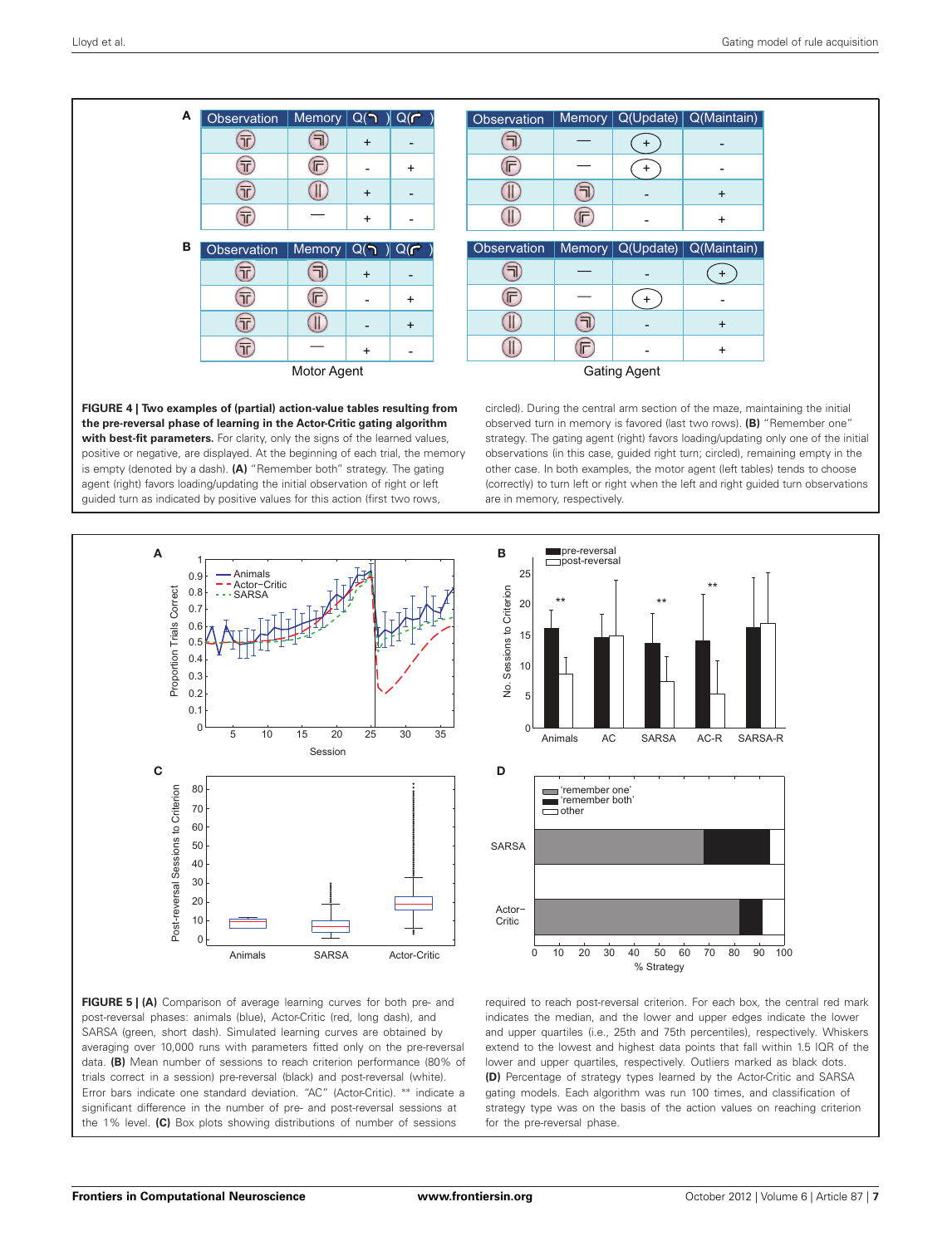

<span id="page-7-0"></span>replicate rule learning behavior in rats. Rats were trained in a maze-based spatial learning task that required animals to make trial-by-trial choices based on previous experience. Parameterfitting of Actor-Critic and SARSA gating algorithms to a subset of the behavioral data produced rule-acquisition behavior consistent with the experimental data for both algorithms. Surprisingly, the SARSA gating model mirrored the faster learning of the rats following rule reversal, an effect also generated by a modified version of the Actor-Critic. Furthermore, both gating models learned multiple strategies in solving the initial task, a property which highlights the multi-agent nature of such models. In the remainder, we discuss the implications of each of these findings in more detail.

# **4.1. TASK DIFFICULTY AND THE RATE OF LEARNING**

During the pre-reversal phase, animals took over 600 trials to reach criterion performance. This apparent difficulty in learning the task was consistent with the behavior of RL gating models faced with the problem of simultaneously learning valid motor and gating policies. Reproducing the rats' pre-reversal behavior depended on varying the number of "distractor" observations

*N* between the initial guided turn observation and the choice turn in the model task. *N* affects the probability of maintaining the initial observation in memory: as *N* increases, this probability decreases geometrically and it becomes less likely for the initial observation to be in memory, and therefore increasingly difficult to learn a valid policy. Increasing the number of memory elements beyond some small number does not necessarily overcome this difficulty due to the size of the state space scaling exponentially with the number of such elements, making valuelearning increasingly difficult [\(Todd et al., 2009](#page-9-5)). Although it is not possible to categorically equate the parameter *N* to task or psychological variables, the most natural interpretation of *N* is as an effective baseline forgetting rate which may be reflected in limitations of the rats' working memory for at least some types of information [\(Baird et al.](#page-9-18), [2004](#page-9-18); [Futter and Aggleton, 2006\)](#page-9-19). "Baseline" denotes that the probability of replacing an item in working memory is determined not only by the number of memory actions required in a trial but also by the current action values which change over time. *N* may also be interpretable in relation to the difficulty of inferring which features of the task are relevant to predicting reward [\(Restle](#page-9-20), [1957\)](#page-9-20). However, other factors are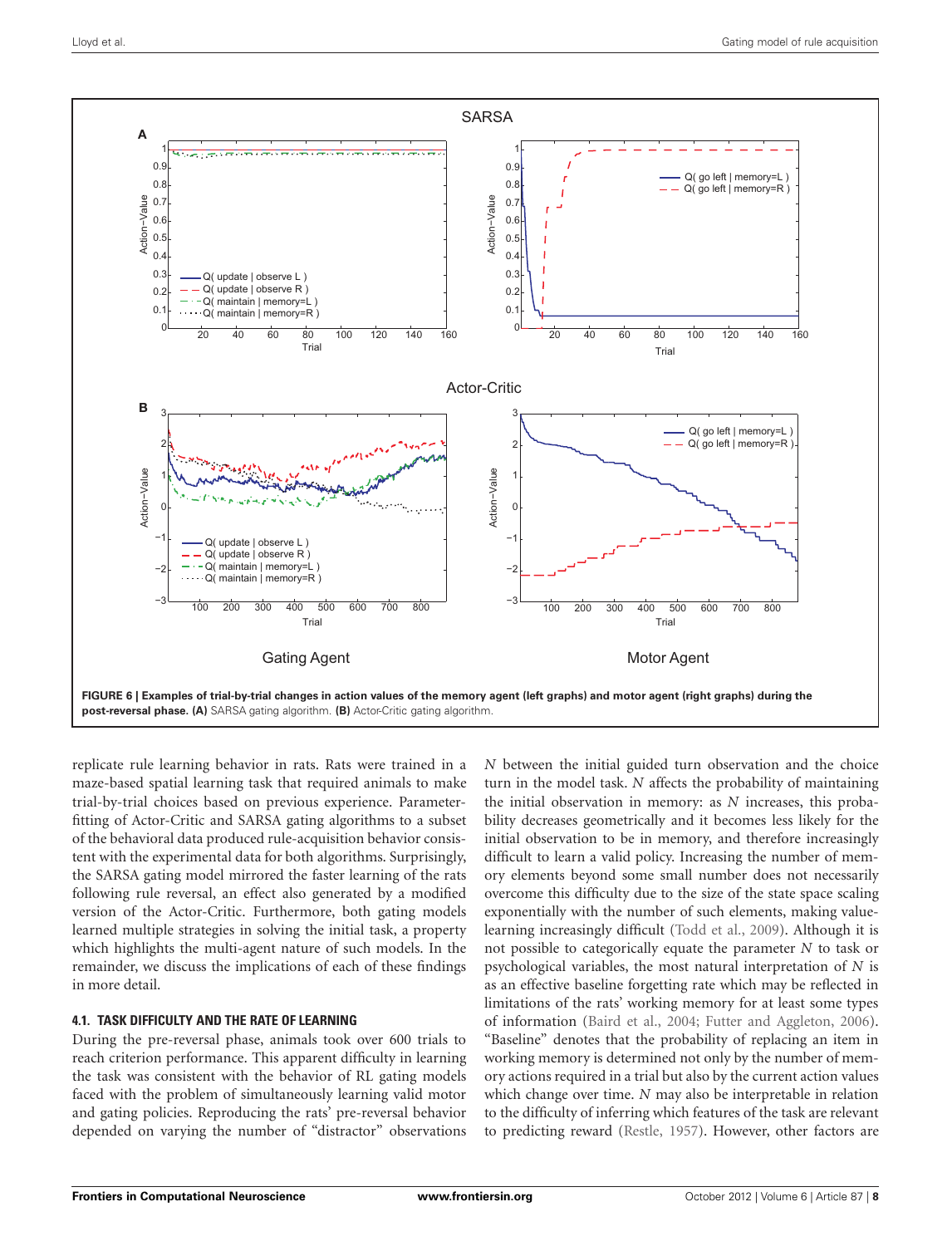likely to have contributed to the difficulty of the task for the animals which we have not explicitly modeled here. For example, rats have a well known natural propensity to spontaneously alternate their choices [\(Lalonde](#page-9-7), [2002\)](#page-9-7) which would clearly interfere with learning the current task.

# **4.2. TRANSFER OF LEARNING**

Positive transfer of learning was illustrated by the animals taking fewer trials to reach criterion performance when the original rule was reversed. Whilst the Actor-Critic gating algorithm failed to show positive transfer, the success of the SARSA gating algorithm (and a modified Actor-Critic) in replicating this effect appeared to rely on the stability of the memory policy. This memory policy stability contrasts with the rapid adaptation of the motor policy at the choice turn, an effect ultimately explained by differences in the time scales of learning in relation to the structure of the maze task. The motor actions immediately precede the binary-valued reward of each trial, whereas most of the memory actions take place earlier in the trial (memory actions are also taken at the choice point but are unrelated to reward). This means that the motor agent eligibility traces are generally larger at this point during the task (unless there is no eligibility trace decay, i.e.,  $\lambda = 1$ ; for the SARSA gating algorithm, the best-fit trace decay was  $\lambda = 0.03$ , a very rapid decay). When the experimental rule is reversed, the TD errors arising at the end of the trial therefore drive greatest changes in the motor agent action values. If the motor policy adjusts sufficiently quickly, the memory policy will be minimally disrupted. Positive transfer therefore arises due to the different timescales of learning of the motor and gating agents. Support for this explanation was obtained by fitting the SARSA gating algorithm to the pre-reversal data while restricting the eligibility trace decay to be  $\lambda = 1$  (i.e., no eligibility trace decay within a trial). In this case, no positive transfer was obtained (**[Figure 5B](#page-6-0)**, "SARSA-R"). It should be highlighted that these different timescales arise not because of differences in parameterization of the motor and gating agents (the learning rate parameter was the same for both), but as an "emergent effect" of the workings of the algorithm and structure of the task.

We should not expect such emergent effects to be useful in general. The basic gating architecture shares with other simple model-free RL algorithms the serious limitation of being unable to store multiple policies/rules since only one value function is learned over time. This means that the same set of values are updated continuously as tasks change, leading to maladaptive forgetting in environments where it would clearly be advantageous to recall previously-learned task knowledge when the same or similar tasks arise. For example, in serial reversal learning, while animals show increasingly rapid switching of behavior when faced with multiple reversals of reinforcement contingencies [up to perfect switching between rules following a single trial, e.g., [Dufort et al.](#page-9-21) [\(1954](#page-9-21))], such behavior cannot be produced by the models considered here. Recently, [Dayan](#page-9-22) [\(2007,](#page-9-22) [2008\)](#page-9-23) has proposed a uniform gating architecture which is able to instantiate different rules depending on an associative rule-retrieval and rule-matching process. This more flexible system raises issues of how to match rules, when to form new rules, how to transfer knowledge between rules, and other issues beyond the scope of

the current discussion, but Dayan's proposals clearly provide a promising framework for future work.

## **4.3. MIXED STRATEGIES: INDIVIDUAL BIASES AND MULTI-AGENT LEARNING**

Both Actor-Critic and SARSA gating algorithms learned different viable memory strategies for learning to behave consistently with the original task rule, with a "remember one" gating strategy being more commonly learned in both cases (**[Figure 5C](#page-6-0)**). The prevalence of this gating strategy as a learning outcome can partly be explained by there being two viable "remember one" strategies and only one possible "remember both" strategy that can solve the task. It is well known that rats can make use of different information, such as allocentric vs. egocentric [\(Restle](#page-9-20), [1957](#page-9-20)) [and retrospective vs. prospective \(e.g.,](#page-9-24) Ferbinteanu and Shapiro, [2003](#page-9-24)), in solving maze tasks, which we did not control for in our experiments. However, the models' learning of multiple strategies suggests a further possible source of variability, namely differences in how such information is used to guide action. This possibility is relevant to studies of neuronal mechanisms underlying learning in such tasks. More generally, the learning behavior of the algorithms highlights the nature of MARL algorithms [\(Busoniu et al., 2008](#page-9-10)). We presented the gating algorithms as comprising multiple RL agents, implicitly attempting to coordinate their actions so as to maximize reward. This multi-agent perspective immediately brings into consideration key issues in the MARL field such as the stability of agents' learning dynamics and the adaptation of each agent's behavior to the changing behavior of other agents. From this perspective, the existence of multiple behavioral equilibria in a multi-agent system, exemplified by the learning of different possible strategies in the present case, is not unexpected. However, these issues have not been sufficiently considered in relation to the gating framework.

# **5. CONCLUDING REMARKS**

The development of gating models able to accurately recapitulate learning behaviors is an important prerequisite to using the gating framework to provide insight into the neural structures and mechanisms that support cognitive processing. The present work takes steps in this direction by testing the ability of such models to speak to behavioral data in a detailed manner. In doing so, we highlighted non-trivial properties of gating models such as their convergence to different solutions and differences of behavior resulting from alternative choices of learning algorithm. With regard to the latter, our results suggest the use of SARSA or modified Actor-Critic in reproducing faster learning following rule reversal in simple gating models. More generally, our results suggest that choice of RL algorithm is an important consideration in the use of gating models, making the question of which algorithms are biologically instantiated all the more pressing. The approach is therefore likely to prove particularly important when applied to tasks readily combined with the monitoring of neural network activity, including maze-based tasks in rodents of the sort considered here.

Turning to questions of biological implementation, most models of working memory assume implementation by ensembles of neurons able to stably maintain a pattern of activity over time